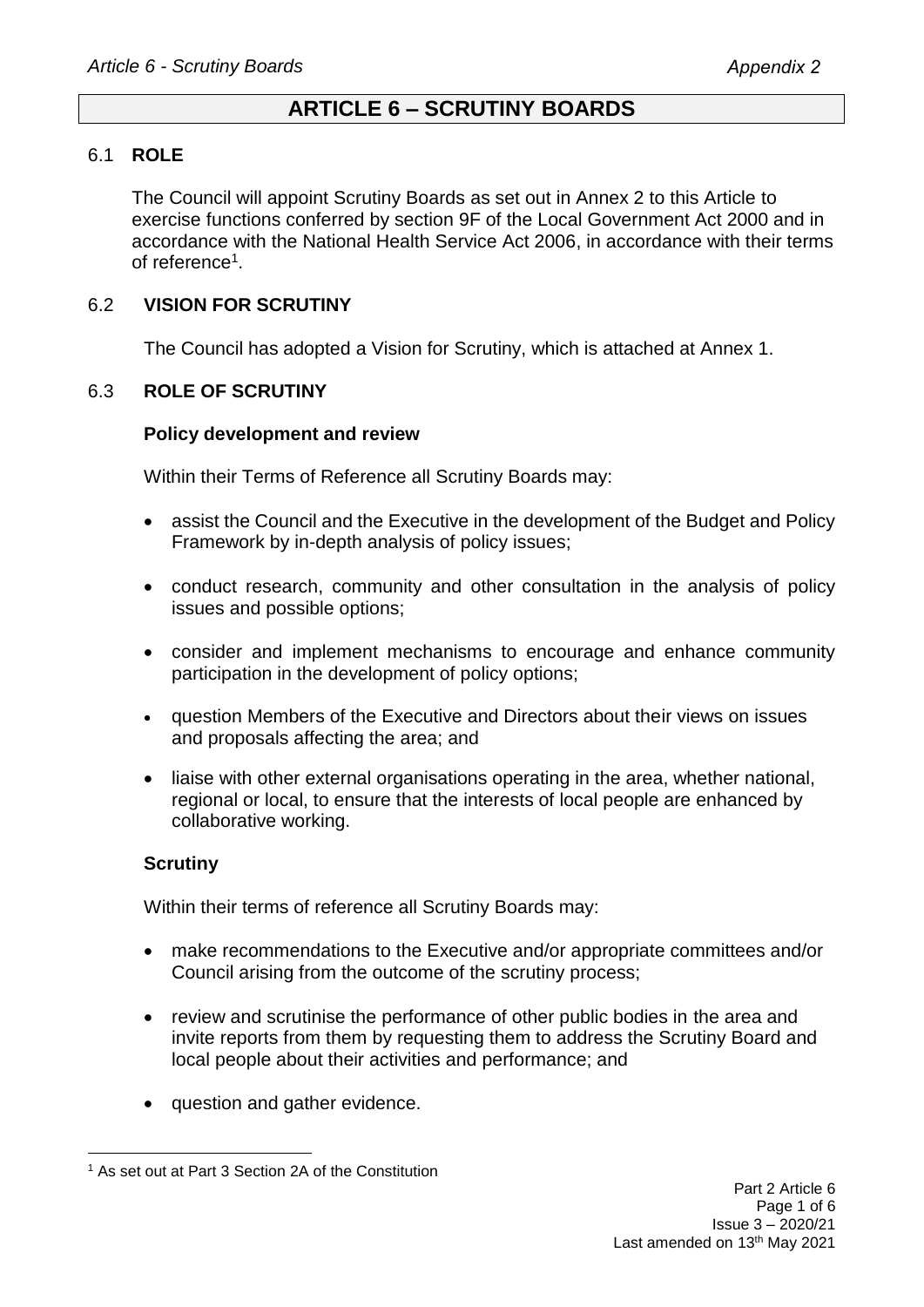### *Article 6 - Scrutiny Boards*

## 6.4 **SCRUTINY OFFICER**

The Council has designated the post of Head of Democratic Services, as Scrutiny Officer<sup>2</sup>.

The functions of the Scrutiny Officer are:

- (a) to promote the role of the Scrutiny Boards;
- (b) to provide support to the Scrutiny Boards and their members<sup>3</sup>;

(c) to provide support and guidance to Members (including Executive Members), and officers<sup>4</sup>, in relation to the Scrutiny Boards' functions;

(d) to report to Council<sup>5</sup> annually about how the authority has carried out its overview and scrutiny functions.

### 6.5 **PROCEEDINGS**

Scrutiny Boards will conduct their proceedings in accordance with the Scrutiny Board Procedure Rules set out in Part 4 of this Constitution.

### 6.6 **MEMBERSHIP**

Members shall be appointed in accordance with the Scrutiny Board Procedure Rules.

Scrutiny Boards shall co-opt members in accordance with the Scrutiny Board Procedure Rules.

# 6.7 **SCRUTINY BOARD CHAIRS**

The Chair of each of the Scrutiny Boards shall be appointed in accordance with the Council Procedure Rules.

Group spokespersons shall not be appointed to Chair a Scrutiny Board which corresponds to the same portfolio.<sup>6</sup>

• The Scrutiny Board with responsibility for health shall nominate Members to any joint overview and scrutiny committee appointed by the authority.<sup>7</sup>

1

<sup>2</sup> Under Section 9FB Local Government Act 2000.

<sup>&</sup>lt;sup>3</sup> The Scrutiny Officer shall exercise overall responsibility for the finances made available to Scrutiny Boards.

<sup>4</sup> The Scrutiny Officer shall exercise overall responsibility for the work programme of the officers employed to support the work of the Scrutiny Boards.

<sup>5</sup> After consultation with the relevant Scrutiny Chairs

<sup>&</sup>lt;sup>6</sup> This does not apply to those groups who have less than 10% of the membership of the Council

<sup>7</sup> such nominations to reflect the political balance of the Board.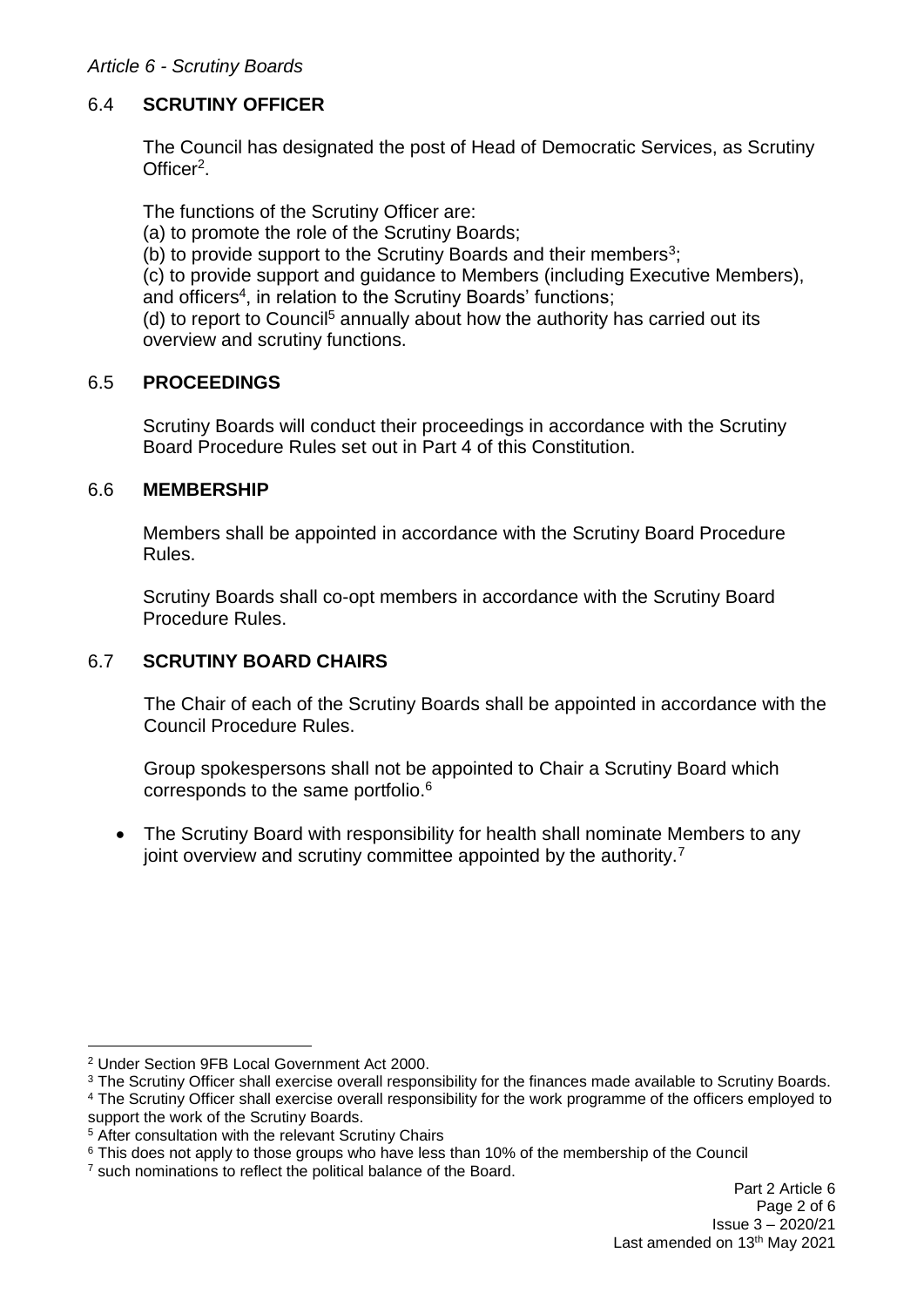# **Vision for Scrutiny at Leeds**

To achieve this Scrutiny will follow the nationally agreed 'Four Principles of Good Scrutiny';

- 1. Provide 'critical friend' challenge to decision makers, through holding them to account for decisions made, engaging in policy review and policy development;
- 2. Promote Scrutiny as a means by which the voice and concerns of the public can be heard;
- 3. Ensure Scrutiny is carried out by 'independent minded' Board members;
- 4. Improve public services by ensuring reviews of policy and service performance are focused.

To succeed Council recognises that the following conditions need to be present;

- Parity of esteem between the Executive and Scrutiny
- Co-operation with statutory partners
- Member leadership and engagement
- Genuine non-partisan working
- Evidence based conclusions and recommendations
- Effective dedicated officer support
- Supportive Directors and senior officer culture

*Council agrees that it is incumbent upon Scrutiny Boards to recognise that resources to support the Scrutiny function are, (like all other Council functions), under considerable pressure and that requests from Scrutiny Boards cannot always be met. Therefore Council agrees that constructive consultation should take place between the Executive and Scrutiny about the availability of resources prior to any work being undertaken.* 

*Consequently, when establishing their work programmes Scrutiny Boards should*

- *Seek the advice of the Scrutiny officer, the relevant Director and Executive Member about available resources*
- *Avoid duplication by having a full appreciation of any existing forums already having oversight of, or monitoring a particular issue (e.g. Plans Panel, Housing Advisory Board, established member working groups, other Scrutiny Boards)*
- *Ensure any Scrutiny undertaken has clarity and focus of purpose and will add value and can be delivered within an agreed time frame.*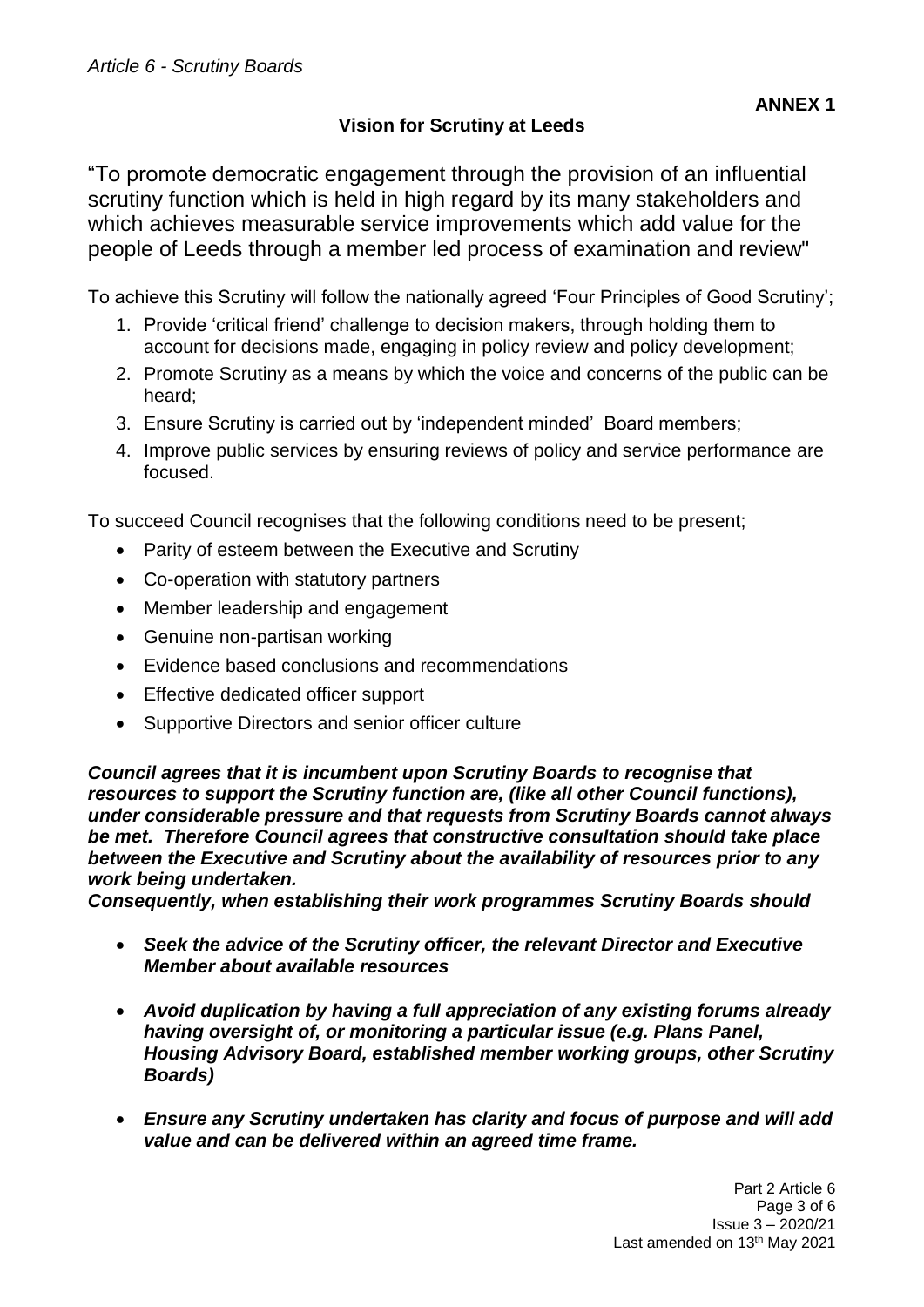| <b>Scrutiny Board</b>                                               | <b>External oversight</b>                                                                                                                                                                                                          | Officer oversight (by reference to the Officer Delegation Scheme)                                                                                                                   |                                                                                                                                                                                                                                     |
|---------------------------------------------------------------------|------------------------------------------------------------------------------------------------------------------------------------------------------------------------------------------------------------------------------------|-------------------------------------------------------------------------------------------------------------------------------------------------------------------------------------|-------------------------------------------------------------------------------------------------------------------------------------------------------------------------------------------------------------------------------------|
|                                                                     |                                                                                                                                                                                                                                    | <b>Council Functions</b>                                                                                                                                                            | <b>Executive Functions</b>                                                                                                                                                                                                          |
| <b>Strategy and</b><br><b>Resources</b>                             |                                                                                                                                                                                                                                    | <b>Chief Executive</b><br><b>Director of Resources</b><br><b>Chief Officer (Financial Services)</b><br><b>City Solicitor</b><br>Director of Communities, Housing and<br>Environment | Chief Executive (1-3)<br>Director of Resources (1-7)<br>City Solicitor (1-3)<br>Chief Officer (Financial Services)(1-5)<br>Director of Communities, Housing and Environment (2, $15 - 17$ )<br>Director of City Development (8, 11) |
| Infrastructure,<br><b>Investment and</b><br><b>Inclusive Growth</b> | Risk management authorities<br>(defined by S6 Flood and<br>Water Management Act 2010)                                                                                                                                              | Director of City Development<br><b>Chief Planning Officer</b>                                                                                                                       | Chief Executive (4)<br>Director of City Development (1, 3-5a&b, 6 & 7, 9-10, 14)<br>Chief Planning Officer (1-4)<br>Director of Children and Families (2(e))                                                                        |
| Environment,<br><b>Housing and</b><br><b>Communities</b>            | Responsible authorities<br>(defined by S5 Crime and<br>Disorder Act 1998)                                                                                                                                                          | None                                                                                                                                                                                | Director of Communities, Housing and Environment (1, 3-14,<br>$18-20$<br>Director of Resources (8-12)<br>Director of City Development (2)                                                                                           |
| <b>Children and Families</b>                                        |                                                                                                                                                                                                                                    | Director of Children and Families                                                                                                                                                   | Director of Children and Families (1, 2(a-d & f), 3)<br>Programme Director Strengthening Families, Protecting<br>Children $(1 - 3)$                                                                                                 |
| Adults, Health and<br><b>Active Lifestyles</b>                      | Relevant NHS bodies or health<br>service providers including:-<br><b>NHS England</b><br><b>NHS Leeds Clinical</b><br><b>Commissioning Group</b><br>Local NHS Trusts and other<br>NHS service providers<br><b>Healthwatch Leeds</b> | None                                                                                                                                                                                | Director of Adults and Health (1 - 8)<br>Director of Public Health (1-6)<br>Director of City Development (12&13)                                                                                                                    |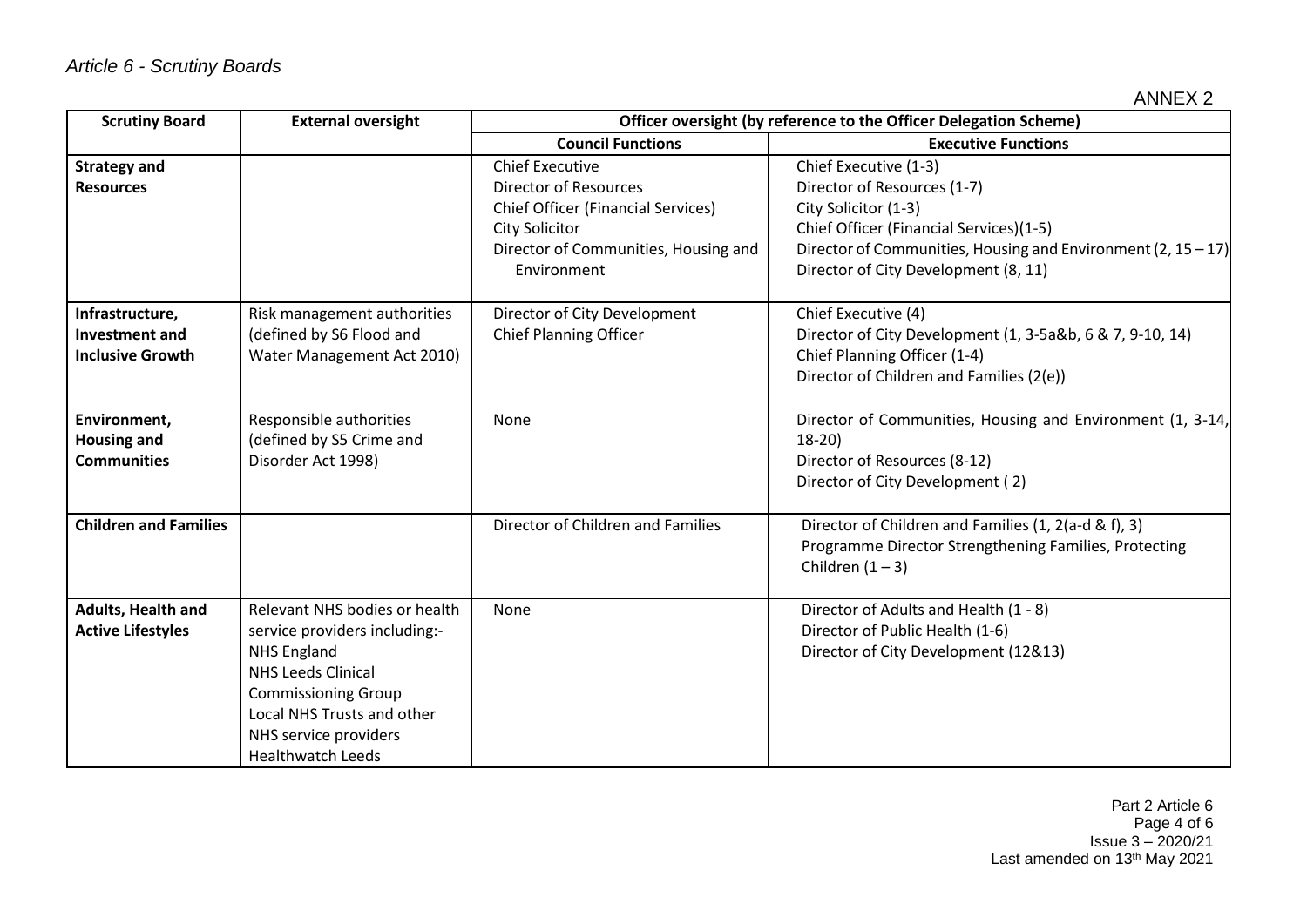## SPECIAL RESPONSIBILITIES OF SCRUTINY BOARDS

### **1 – Flood risk Management**

### **The Scrutiny Board (Infrastructure, Investment and Inclusive Growth) is allocated special responsibility for flood risk management** namely:-

 $\bullet$  To review and scrutinise the exercise by risk management authorities<sup>8</sup> of flood risk management functions<sup>9</sup> which may affect the Leeds City Council area<sup>10</sup>.

## **2 – Crime and Disorder**

## **The Scrutiny Board (Environment, Housing and Communities) is allocated special responsibility for crime and disorder** namely:-

- $\bullet$  To exercise the functions of a crime and disorder committee<sup>11</sup>, including the following:
	- a) To review or scrutinise the exercise of crime and disorder functions<sup>12</sup> by responsible authorities<sup>13</sup>; and
	- b) To review or scrutinise any local crime or disorder matter<sup>14</sup> raised by a Member.

## **3 – Health**

1

## **The Scrutiny Board (Adults, Health and Active Lifestyles) is allocated special responsibility for health** namely:-

- to review and scrutinise any matter relating to the planning, provision and operation of the health service in its area and to make reports and recommendations on any such matter it has reviewed or scrutinised;
- to comment on, make recommendations about, or report to the Secretary of State in writing about such proposals as are referred to the authority by a relevant NHS body or a relevant health service provider;
- to respond to consultation by any relevant NHS body or health service provider; and

b) the misuse of drugs, alcohol and other substances in that area

<sup>8</sup> As defined by Section 6 Flood and Water Management Act 2010

<sup>&</sup>lt;sup>9</sup> As defined by Section 4 Flood and Water Management Act 2010

<sup>10</sup> In accordance with Section 9FH Local Government Act 2000

<sup>11</sup> In accordance with Section 19 Police and Justic Act 2006

<sup>12</sup> As defined by Section 6 Crime and Disorder Act 1998 (formulating and implementing crime and disorder strategies)

<sup>&</sup>lt;sup>13</sup> These are the authorities responsible for crime and disorder strategies set out in Section 5 Crime and Disorder Act 1998.

<sup>14</sup> Any matter concerning –

a) crime and disorder (including in particular forms of crime and disorder that involve anti-social behaviour or other behaviour adversely affecting the local environment); or